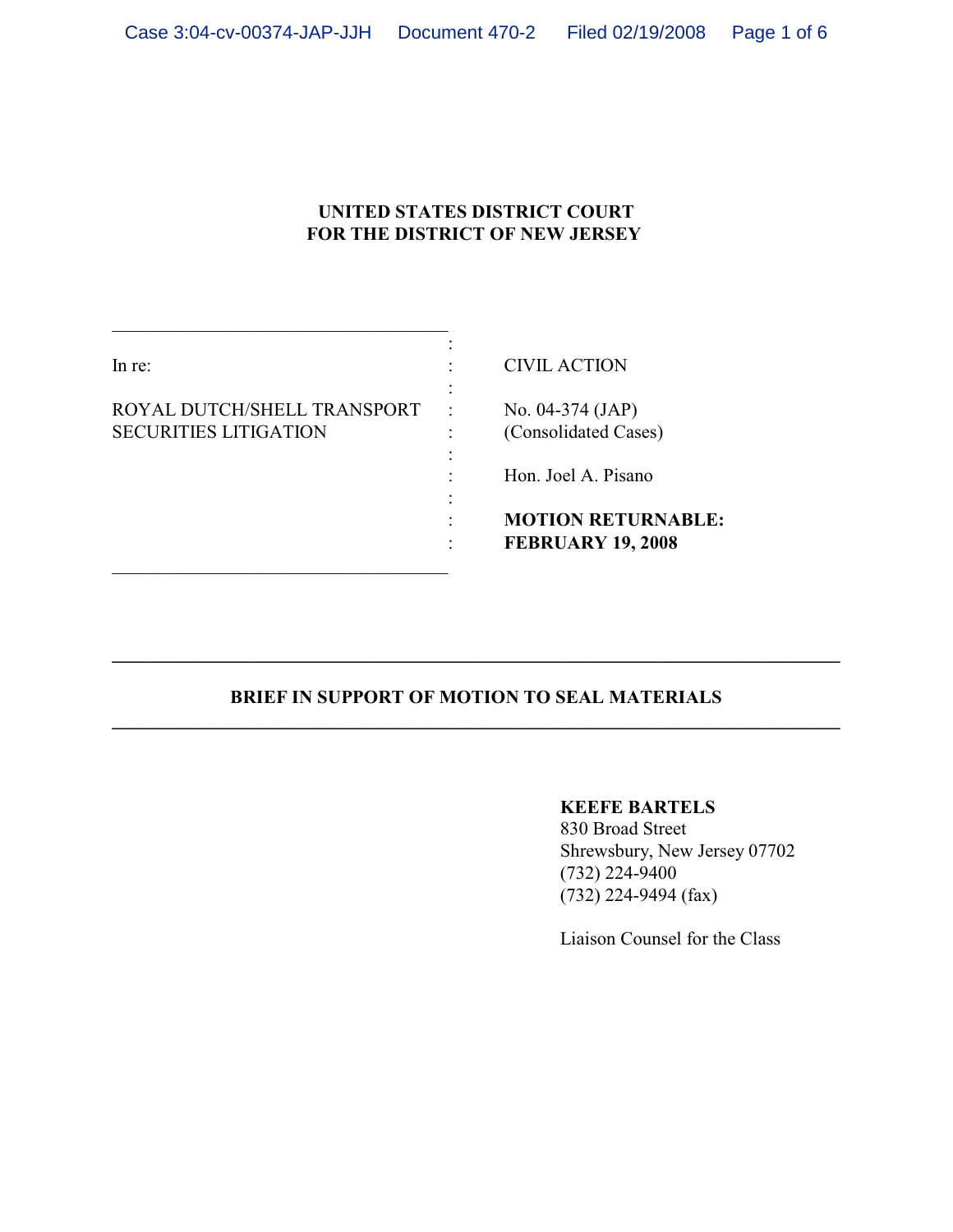# **TABLE OF CONTENTS**

| Interests which Warrant the Relief Sought, and Injury that Would                                        |  |
|---------------------------------------------------------------------------------------------------------|--|
|                                                                                                         |  |
| $CONCLUSION \ldots \ldots \ldots \ldots \ldots \ldots \ldots \ldots \ldots \ldots \ldots \ldots \ldots$ |  |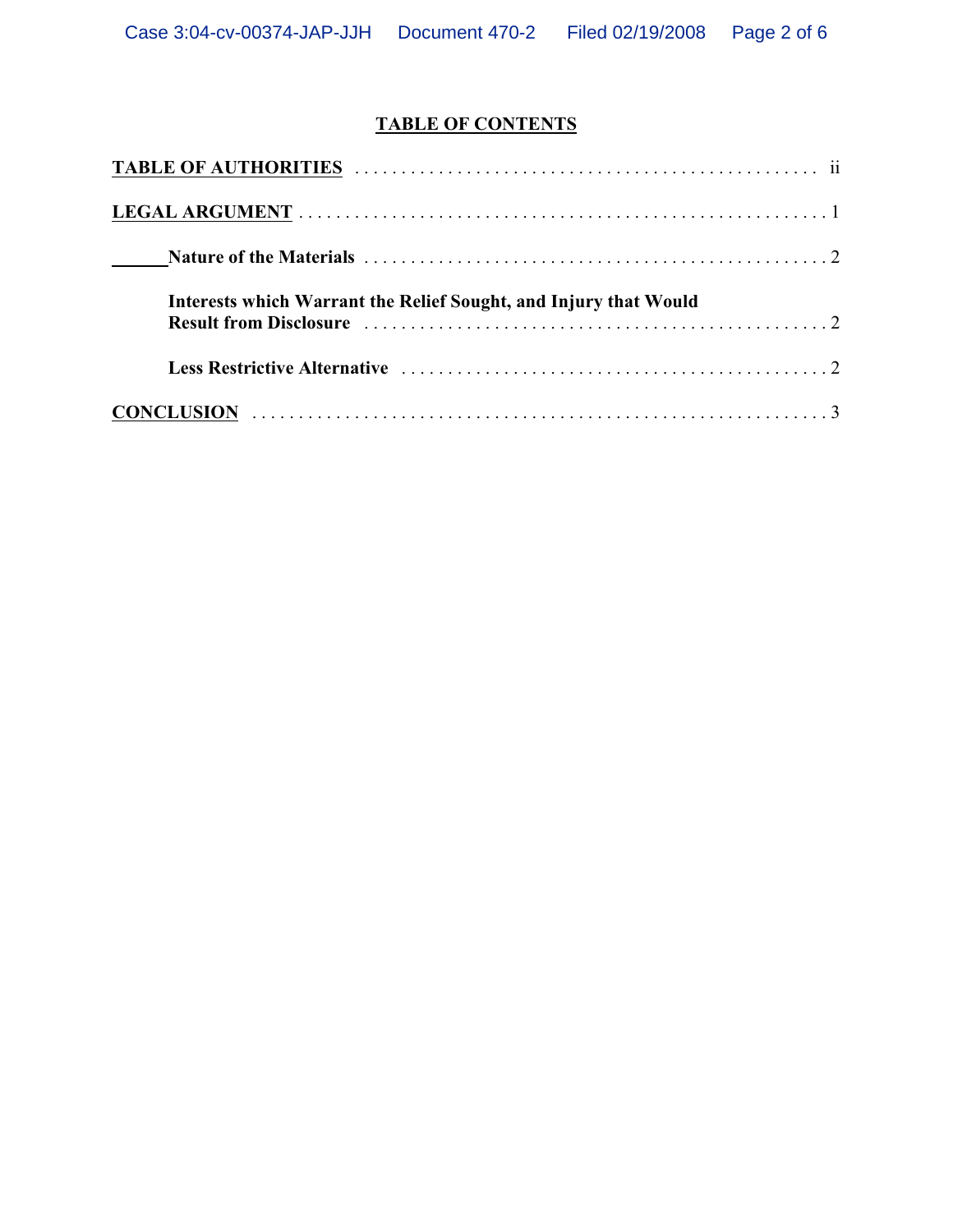## **TABLE OF AUTHORITIES**

## **CASES**

| Macey v. Rollins Environmental Services, |  |
|------------------------------------------|--|
| Miller v. Indiana Hosp.,                 |  |
| Miller v. J.B. Hunt Transport,           |  |
| Publicker Indus., Inc. v. Cohen,         |  |

## **COURT RULES**

|--|--|--|--|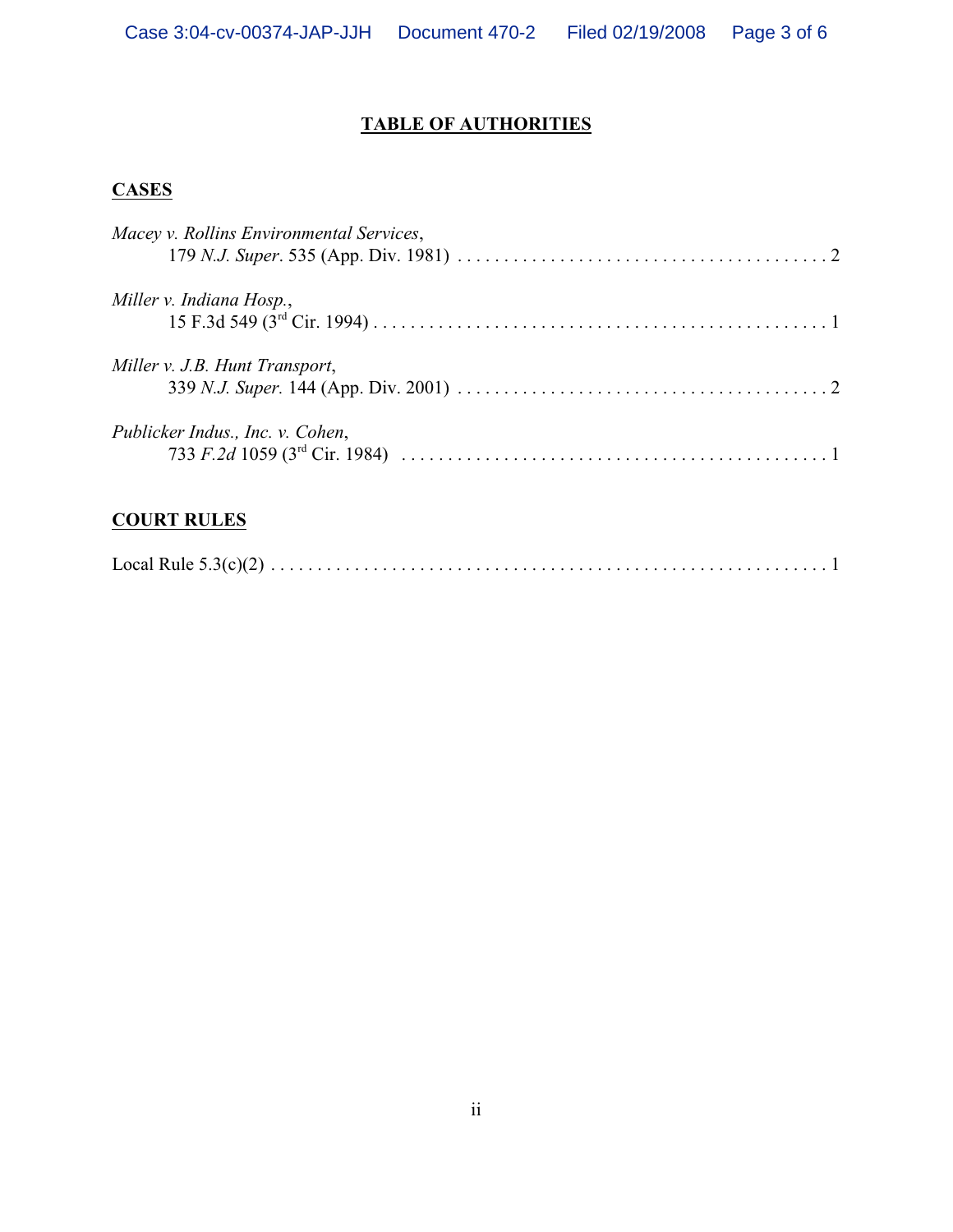#### **STATEMENT OF FACTS**

By separate Notice of Motion, this Firm, in its capacity as Court-appointed Liaison Counsel to the Class, moved for an award of attorneys' fees and costs. In support of the Motion, this Firm previously served a Brief in Support of Motion for Award of Attorneys' Fees and Costs, Certification of John E. Keefe, Jr. and Certification of Stephen T. Sullivan, Jr. In reply to the opposition of Bernstein Liebhard & Lifshitz, LLP, this Firm has filed a Reply Brief, supplemental Certifications of John E. Keefe, Jr. and Stephen T. Sullivan, Jr. and Certifications of Patrick J. Bartels and Robert A. Storino. These documents either directly or indirectly discuss events in this matter that may invoke various privileges, including, but not limited to, attorneyclient privilege, attorney work product doctrine and trial strategy and confidential negotiations between parties. As this litigation is on-going, it requests that the Court seal these materials to protect their confidential nature.

#### **LEGAL ARGUMENT**

There is a presumption that civil proceedings will be open. *Publicker Indus., Inc. v. Cohen*, 733 *F.2d* 1059, 1070 ( $3<sup>rd</sup>$  Cir. 1984). Nevertheless, a trial court may limit this right when "an important countervailing interest is shown." *Id.* at 1071. The party seeking to seal any part of a judicial record bears the burden of demonstrating that "the material is the kind of information that courts will protect." *Miller v. Indiana Hosp.*, 15 F.3d 549, 551 (3<sup>rd</sup> Cir. 1994) (citation omitted). Based upon the previously described burden, Local Rule  $5.3(c)(2)$  requires a showing of:

- a. the nature of the materials of the proceedings at issue;
- b. the legitimate private or public interest which warrants the relief sought;
- c. the clearly defined and serious injury that would result if the relief sought is not granted; and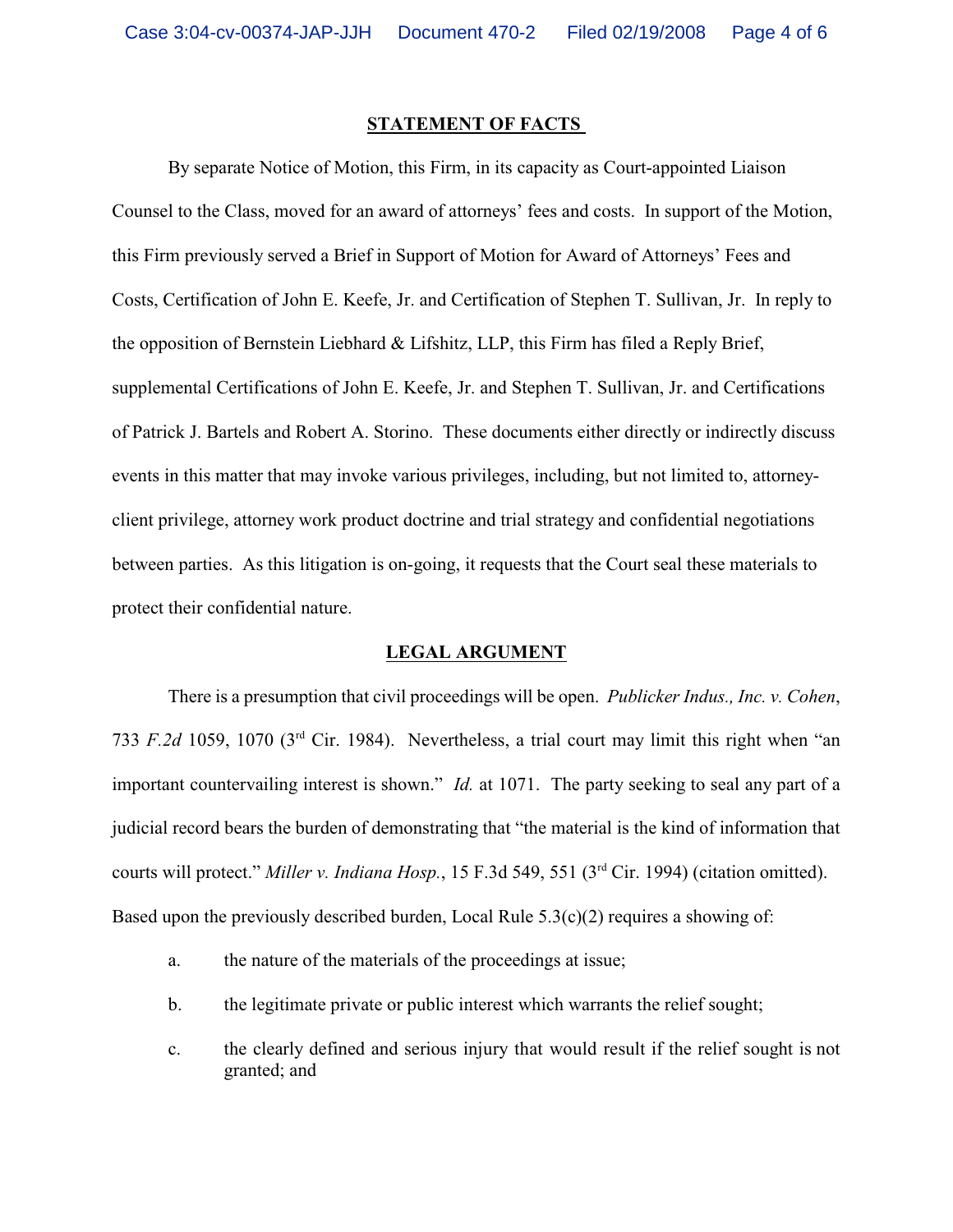d. why a less restrictive alternative to the relief sought is not available.

**Nature of the Materials:** The papers sought to be filed under seal include: Reply Brief in Support of Motion for Award of Attorneys' Fees and Costs, Certification of John E. Keefe, Jr., Certification of Stephen T. Sullivan, Jr.. Certification or Robert A. Storino and Certification of Patrick J. Bartels.

**Interests which Warrant the Relief Sought, and Injury that Would Result from Disclosure:** The papers sought to be filed under seal discuss information and documents protected by the attorney-client privilege, trial strategy, attorney work product and confidential negotiations. If disclosed during this pending litigation, confidential information may be revealed not only to the general public but also defendants presently in this matter. Courts have traditionally upheld and protected the confidential nature of these types of privileges. *See*, *e.g.*, *Macey v. Rollins Environmental Services*, 179 *N.J. Super*. 535, 539 (App. Div. 1981) (stating that attorney-client privilege is meant to "encourage clients to make full disclosure to their attorneys"); *Miller v. J.B. Hunt Transport*, 339 *N.J. Super.* 144, 150 (App. Div. 2001) (discussing protections afforded by attorney work product doctrine).

**Less Restrictive Alternative:** No less restrictive alternative is available. The release of these documents would obviate the privileges and confidential nature related to them. Accordingly, the only way to protect the materials and confidences or privileges contained in them is to seal the pleadings and exhibits identified in this Motion.